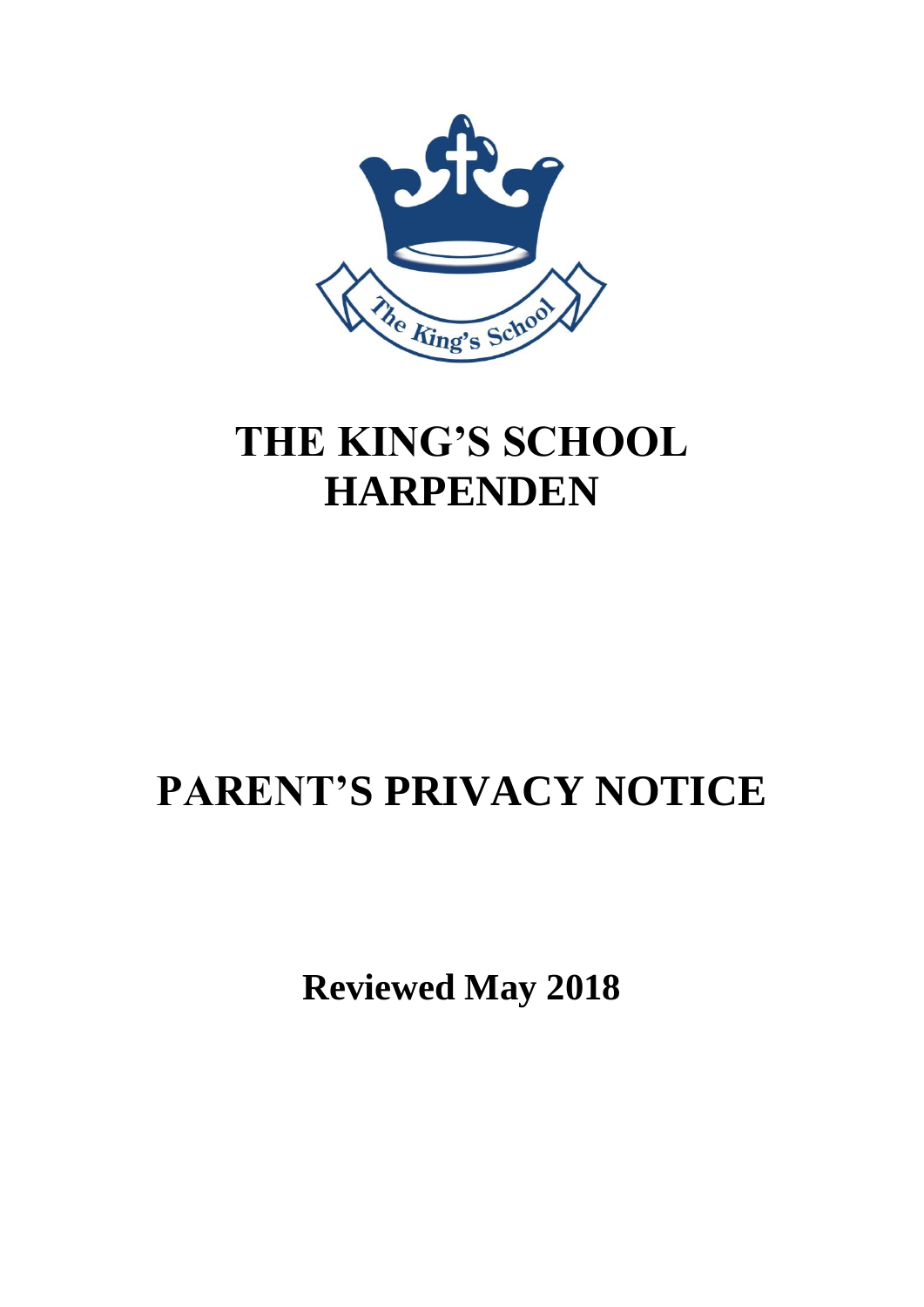## **PRIVACY NOTICE FOR PARENTS (OR GUARDIANS) OF CHILDREN AT THE KING'S SCHOOL, OR APPLYING TO JOIN THE SCHOOL**

## **INTRODUCTION**

We are committed to ensuring that any personal data we hold about you and your child is protected in accordance with data protection laws and is used in line with your expectations.

This privacy notice explains what personal data we collect, why we collect it, how we use it and how we protect it. It also explains the decisions that you can make about your own information. If you have any questions about this notice, please contact the School Data Protection Officer (DPO)/Bursar, Mrs Eleanor Taylor, at the School Office or by email at [bursar@thekingsschool.com](mailto:bursar@thekingsschool.com)

## GENERAL DATA PROTECTION REGULATION (GDPR)

The [EU General Data Protection Regulation \(GDPR\)](http://data.consilium.europa.eu/doc/document/ST-5419-2016-INIT/en/pdf) at

<http://data.consilium.europa.eu/doc/document/ST-5419-2016-INIT/en/pdf> comes into effect on 25<sup>th</sup> May 2018 and includes the rule on giving privacy information to those whose data is held by an organisation (data subjects). These are more detailed and specific than in the UK [Data Protection Act \(DPA\)](http://www.legislation.gov.uk/ukpga/1998/29/contents) found at<http://www.legislation.gov.uk/ukpga/1998/29/> . The contents place an emphasis on making privacy notices understandable and accessible. The King's School as the Data controller is expected to take 'appropriate measures' to ensure that this is the case.

The school interprets this as using very clear language to outline each of the responsibilities for each of the data subject groups.

The GDPR say that the information provided to data subjects about how the school processes their personal data must be:

- concise, transparent, intelligible and easily accessible;
- written in clear and plain language, particularly if addressed to a child; and
- free of charge.

This privacy notice will be provided to you at the time your data is being obtained, if it is being obtained directly.

Data will be processed for the purposes of responding to requests for information about joining the school and the school will therefore have a "legitimate interest" for processing basic personal data and sensitive personal data. We see the provision of personal data as necessary to properly admit you child to the school and to administer, and for the school to fulfil its obligations under the contract once your child is a pupil here. The data the school holds will be the minimum it requires to form and maintain the contract between you and the school.

## WHAT IS PERSONAL DATA?

Personal data is information that identifies you or your child as an individual. Personal data that we may collect, use, store and share (when appropriate) about parents and pupils include, but is not restricted to: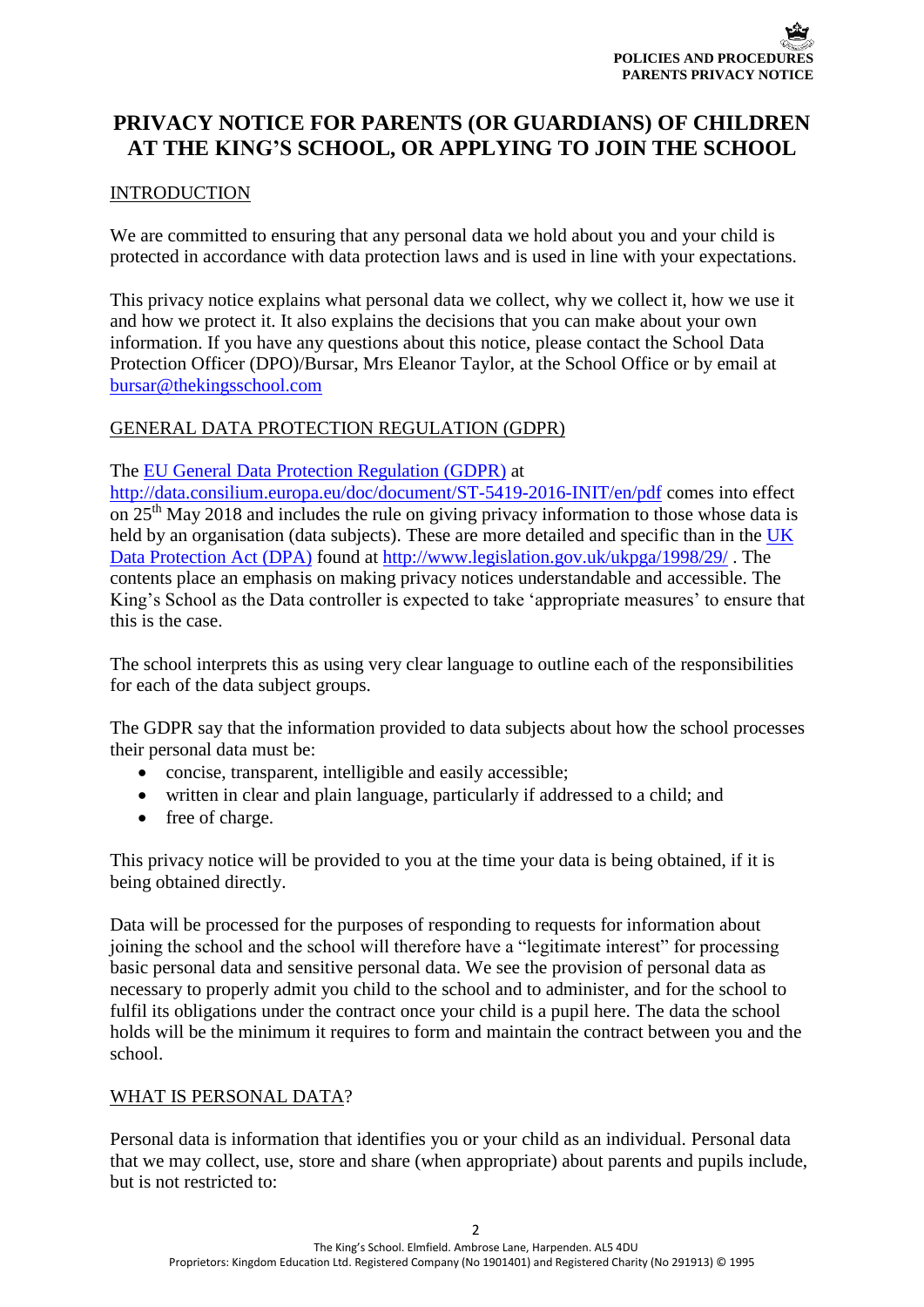- Contact details, contact preferences, date of birth, identification documents, and next of kin.
- Financial information.
- Results of assessments and externally set tests.
- Pupil and curricular records.
- Exclusion information.
- Details of any medical conditions, including physical and mental health.
- Attendance information.
- Safeguarding information.
- Details of any support received, including care packages, plans and support providers.
- Photographs.
- Special Characteristics, such as ethnic background, special educational needs, eligibility for free school meals, your church, ethnic group, photos and video recordings.

We may have information about any family circumstances which might affect your child's welfare or happiness.

We ask if any of your child's immediate family members have special educational needs because in some cases these can be hereditary. The school can then use this information to assist your child.

We may need information about any Court Orders or criminal petitions which relate to you.

We may also keep details of your address when your child leaves the school so we can keep in touch with your child and send Alumni information or other information about the school and find out how your child is progressing.

## HOW AND WHY DOES THE SCHOOL COLLECT PERSONAL DATA?

The school's primary reason for using your personal information is to provide educational services to your child.

We obtain information about you from admissions forms and from your child's previous school. We may also get information from professionals such as doctors and from local authorities. Information is also received by the school directly from you. For example, your application form, or you might email us with information about your marital status, or provide us with documents such as Court Orders.

We use this data to:

- Support pupil learning.
- Monitor and report on pupil progress.
- Provide appropriate pastoral care.
- Protect pupil welfare.
- Assess the quality of our services.
- Administer admissions waiting lists.
- Carry out research.
- Comply with the law regarding data sharing.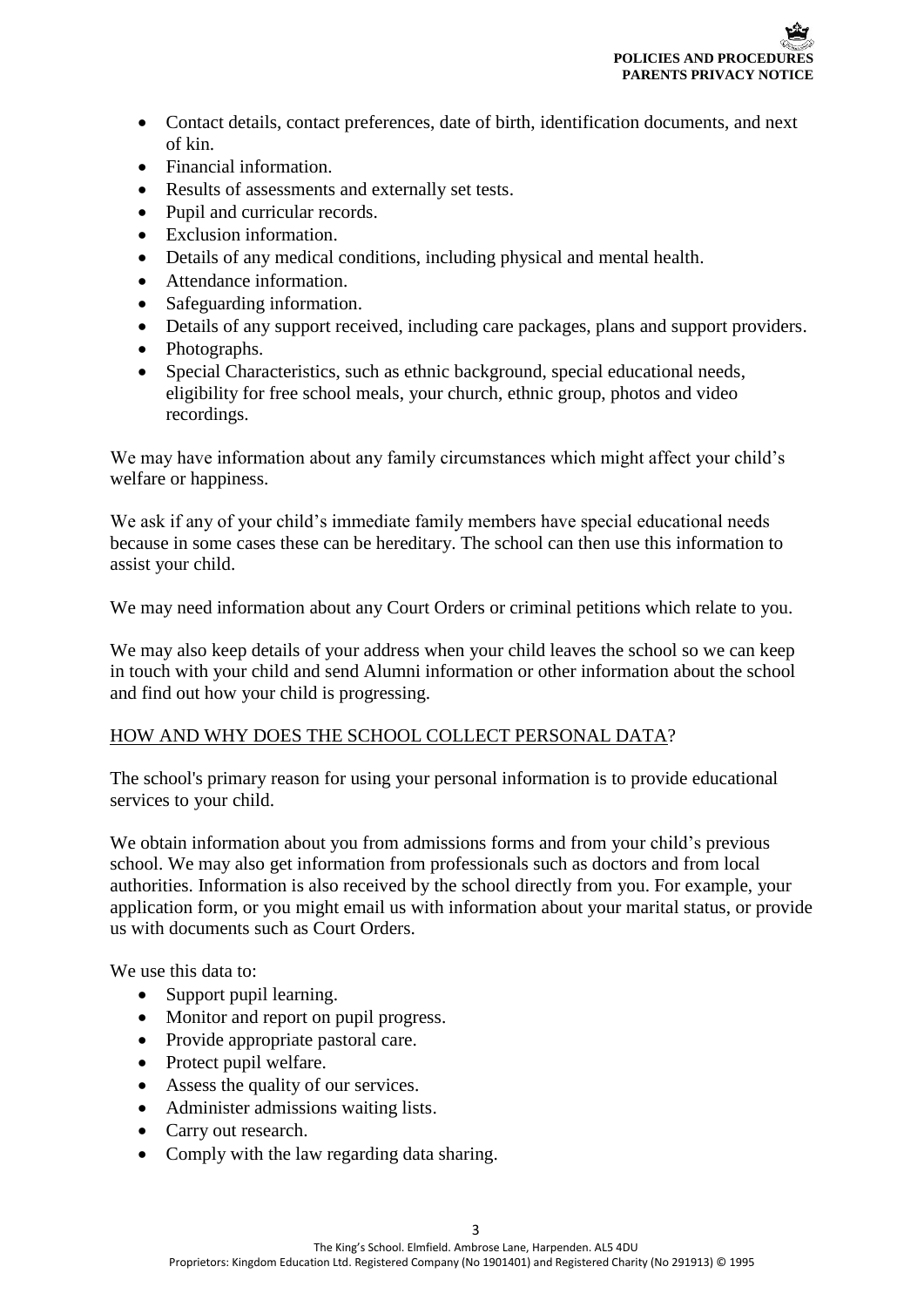For special categories of personal data, we will also meet one of the special category conditions for processing which are set out in the GDPR and Data Protection Act 2018. If we offer online services to pupils, such as classroom apps, and we intend to rely on consent as a basis for processing, we will get parental consent where necessary.

Whenever we first collect personal data directly from individuals, we will provide them with the relevant information required by data protection law.

We collect this information to safeguard and promote the welfare of your child, promote the objects and interests of the school, facilitate the efficient operation of the school and ensure that all relevant legal obligations of the school are complied with.

## FINANCIAL INFORMATION

We will process financial information about you in relation to the payment of fees. In some cases, we get information about you from third parties such as credit reference agencies or from your child's previous school(s).

We may hold information about bankruptcy petitions and statutory demands.

## SHARING PERSONAL DATA WITH THIRD PARTIES

In accordance with our legal obligations, we may share information with local authorities, the Independent Schools Inspectorate / Ofsted and the Department for Education, for example, where we have any safeguarding concerns.

Where it is legally required, or necessary (and it complies with data protection law), we may share personal information about pupils with:

- our local authority to meet our legal obligations to share certain information with it, such as safeguarding concerns and exclusions;
- the Department for Education;
- the pupil's family and representatives;
- educators and examining bodies;
- our regulators Ofsted or Independent Schools Inspectorate;
- placing authorities;
- suppliers and service providers to enable them to provide the service we have contracted them for;
- financial organisations;
- central and local government:
- our auditors:
- survey and research organisations, for example the Independent Schools Association  $(ISA):$
- health authorities and/or health care service providers;
- security organisations;
- health and social welfare organisations;
- professional advisers and consultants
- catering
- photographers;
- IT contractor(s);
- IT software provider(s);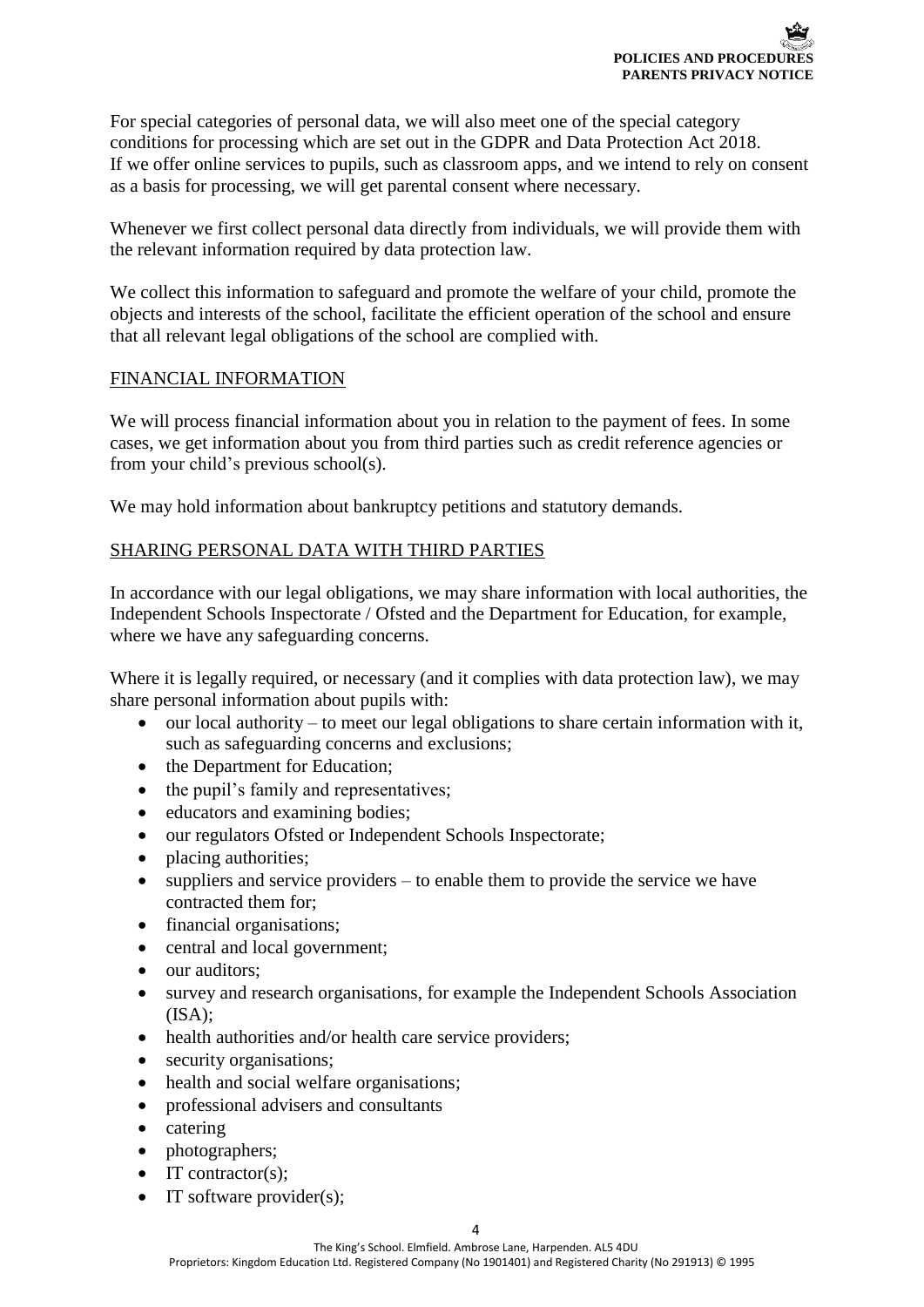- sports services providers;
- off-site organisations and school trips (off-site and on-site);
- Social Services (when necessary to do so);
- exam boards;
- charities and voluntary organisations;
- police forces, courts, tribunals;
- professional bodies.

It is not necessary for data to be shared with other countries. The exception to this will be international trips that the school organises. Should this be envisaged for your child, you will be contacted for your consent; the consent will be limited in time and content if it be required.

We will also share personal data with law enforcement and government bodies where we are legally required to do so, including for:

- the prevention or detection of crime and/or fraud;
- the apprehension or prosecution of offenders;
- the assessment or collection of tax owed to HMRC;
- in connection with legal proceedings;
- where the disclosure is required to satisfy our safeguarding obligations;
- research and statistical purposes, as long as personal data is sufficiently anonymised or consent has been provided.

We may share some information with our insurance company, for example, where there is a serious incident at the school.

If you have unpaid fees while your child is at the school, we may share information about this with other schools or educational establishments to which you intend to send your child.

If your child leaves us to attend another school, we may need to provide that school with information about you. For example, details of family circumstances for safeguarding reasons.

## WHAT DO WE DO WITH YOUR PERSONAL INFORMATION?

The Bursar is the person responsible at our school for managing how we look after personal data and deciding how it is shared.

Like other organisations we need to keep your information safe, up to date, only use it for what we said we would, destroy it when we no longer need it and most importantly - treat the information we get fairly.

We only retain your information for as long as we need to. The retention period depends on the type of information. In exceptional circumstances we may keep your information for a longer time than usual or share it more widely than we would normally.

## WHAT DECISIONS CAN YOU MAKE ABOUT YOUR INFORMATION?

If information is incorrect you can ask us to correct it. If you would like us to change or update the information we hold about you, please speak to the Bursar. We can also tell you what information we hold about you.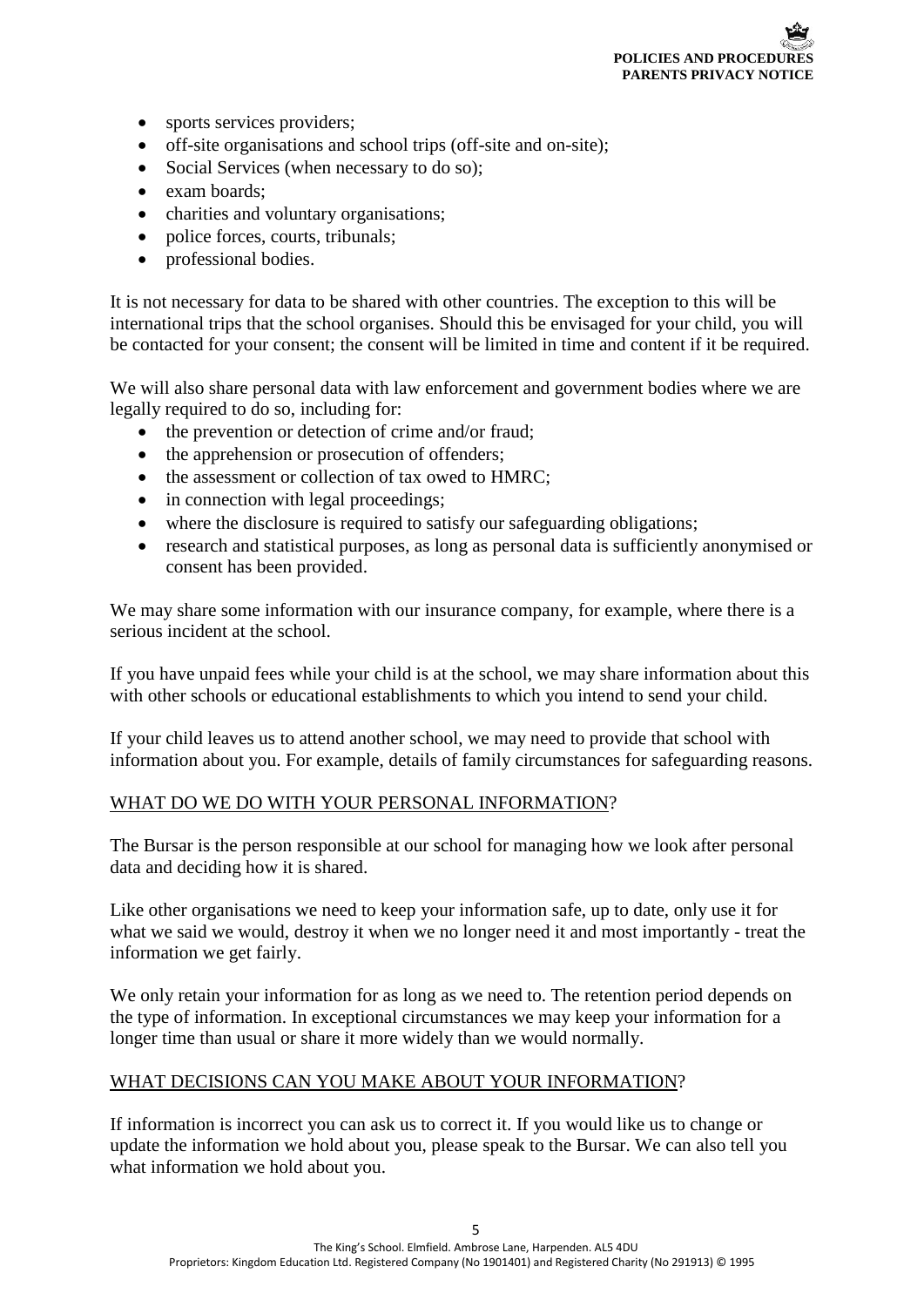If you would prefer that certain information is kept confidential then please speak to the Principal or Bursar.

### RETENTION PERIOD

The retention period for pupil data will normally be until the pupil reaches the age of 25 and/or be modified by any other legal obligation the school finds itself under.

### RIGHTS AVAILABLE TO YOU

You have the right to withdraw your consent to data processing at any time, however this will only apply to certain groups of data for which you have given particular consent.

## REQUESTING ACCESS TO YOUR PERSONAL DATA

Under both DPA and GDPR legislation, parents and pupils have the right to request access to information about them that we hold. To make a request for your personal information, or be given access to your child's educational record, contact:

The **School Bursar** at [bursar@thekingsschool.com](mailto:bursar@thekingsschool.com)

We will not give information about our pupils to anyone without your consent unless the law and our policies allow us to do so.

You also have the right to:

- object to processing of personal data that is likely to cause, or is causing, damage or distress;
- prevent processing for the purpose of direct marketing;
- object to decisions being taken by automated means;
- have, in certain circumstances, inaccurate personal data rectified, blocked, erased or destroyed; and
- claim compensation for damages caused by a breach of the Data Protection regulations.

Individuals have a right to make a **'subject access request'** to gain access to personal information that the school holds about them. This includes:

- confirmation that their personal data is being processed;
- access to a copy of the data;
- the purposes of the data processing;
- the categories of personal data concerned:
- who the data has been, or will be, shared with;
- how long the data will be stored for, or if this isn't possible, the criteria used to determine this period;
- the source of the data, if not the individual;
- whether any automated decision-making is being applied to their data, and what the significance and consequences of this might be for the individual.

Subject access requests must be submitted in writing, either by letter, email or fax to the school's DPO. They should include:

- Name of individual.
- Correspondence address.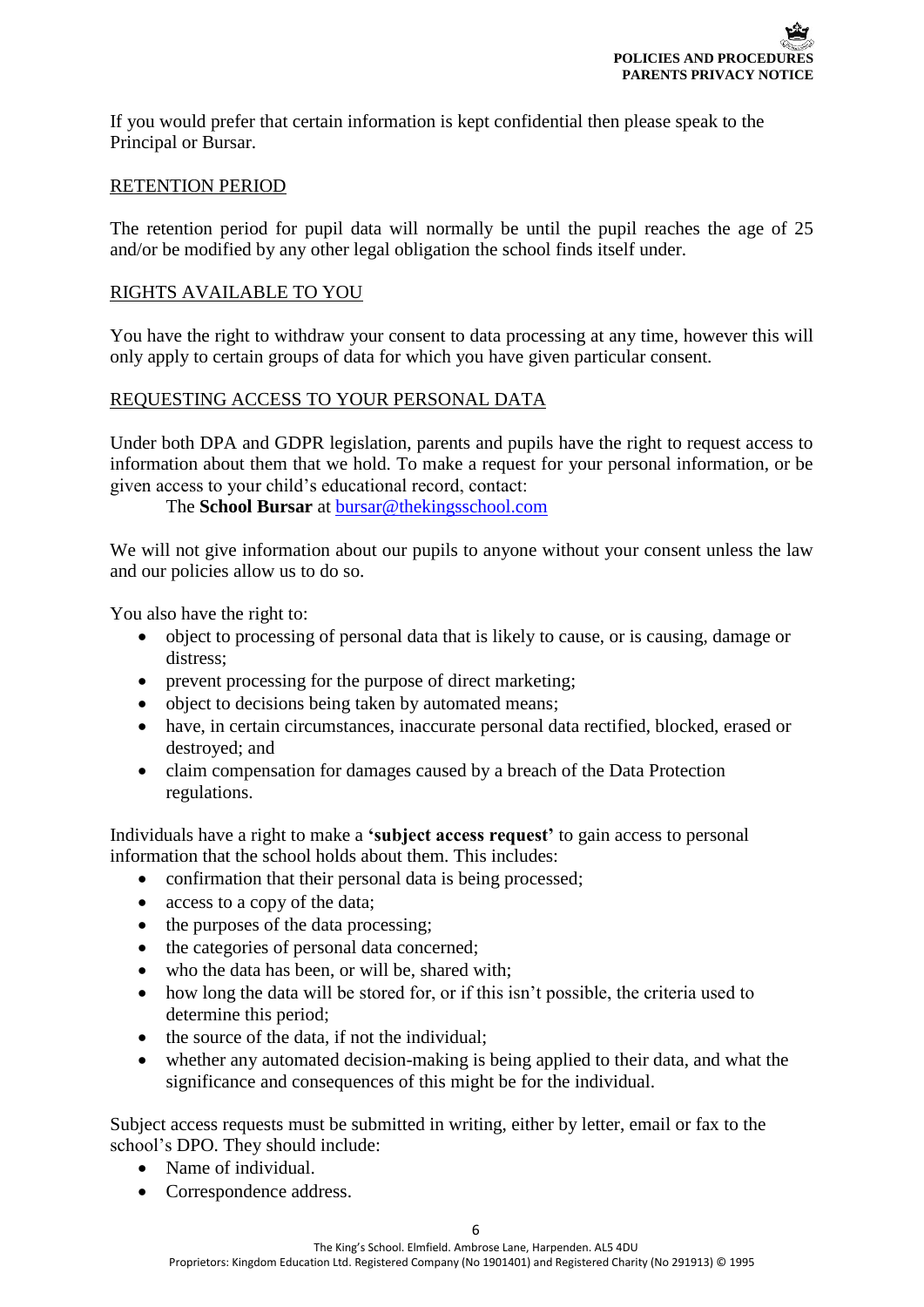- Contact number and email address.
- Details of the information requested.

If staff receive a subject access request they must immediately forward it to the DPO.

#### **Children and subject access requests**

Personal data about a child belongs to that child, and not the child's parents or carers. For a parent or carer to make a subject access request with respect to their child, the child must either be unable to understand their rights and the implications of a subject access request, or have given their consent through their parents or carers.

Children below the age of 12 are generally not regarded to be mature enough to understand their rights and the implications of a subject access request. **At The King's School, for the purpose of subject access requests, 'children aged 12 and under' will be determined to be our pupils in Year 0 through to Year 8.** Therefore, most subject access requests from parents or carers of pupils in Years 0 to 8 at our school may be granted. This is not a rule and a pupil's ability to understand their rights will always be judged on a case-by-case basis.

Children aged 13 and above are generally regarded to be mature enough to understand their rights and the implications of a subject access request. **At The King's School, for the purpose of subject access requests, 'children aged 13 and above' will be determined to be our pupils in Year 9 through to Year 11.** For subject access requests from parents or carers of pupils in Years 9 to 11 at our school, parents and carers are required to discuss their child's rights and the implications of a subject access request with their child before the request is presented by the parents or carers to the school, otherwise the request may not be granted. This is a procedure not a rule and a pupil's ability to understand their rights will always be judged on a case-by-case basis.

When responding to requests, we:

- may ask the individual to provide identification;
- may contact the individual via phone to confirm the request was made;
- will respond without delay and within 1 month of receipt of the request;
- will provide the information free of charge;
- may tell the individual we will comply within 3 months of receipt of the request, where a request is complex or numerous, and will inform the individual of this within 1 month to explain why the extension is necessary.

We will not disclose information if it:

- might cause serious harm to the physical or mental health of the pupil or another individual;
- would reveal that the child is at risk of abuse, where the disclosure of that information would not be in the child's best interests;
- is contained in adoption or parental order records;
- is given to a court in proceedings concerning the child.

If the request is unfounded or excessive, we may refuse to act on it, or charge a reasonable fee which takes into account administrative costs.

A request will be deemed to be unfounded or excessive if it is repetitive, or asks for further copies of the same information.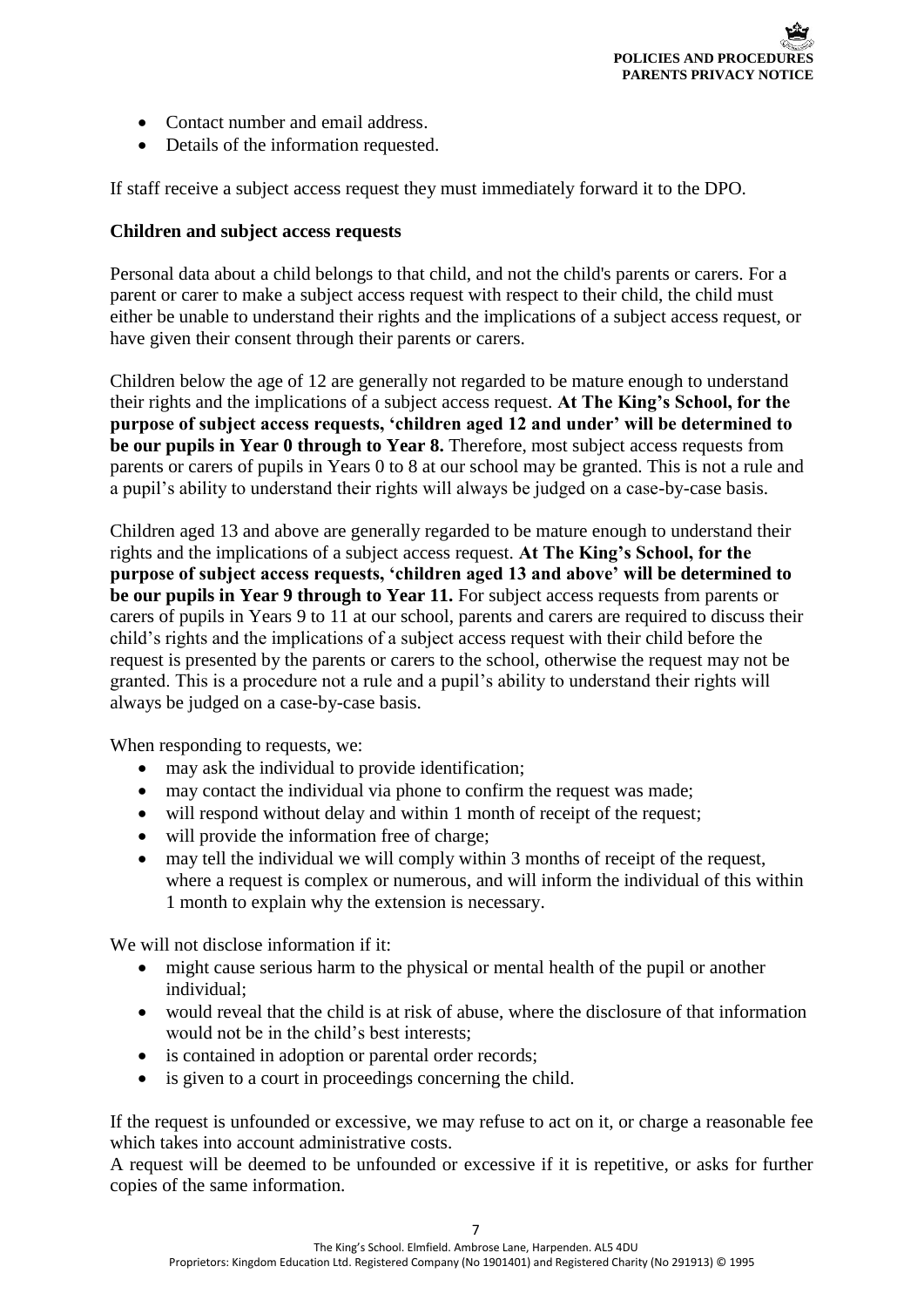## HOW CAN I MAKE A COMPLAINT?

We take any complaints about our collection and use of personal information very seriously.

If you think that our collection or use of personal information is unfair, misleading or inappropriate, or have any other concern about our data processing, please raise this with us in the first instance by highlighting this to Mrs Taylor, Bursar and/or Mr. Case, Principal.

To make a complaint, please contact our DPO.

Alternatively, you can make a complaint to the Information Commissioner's Office:

- Report a concern online at<https://ico.org.uk/concerns/>
- Call 0303 123 1113
- Or write to: Information Commissioner's Office, Wycliffe House, Water Lane, Wilmslow, Cheshire, SK9 5AF

### **[CONTACT US](http://www.thekingsschool.com/contact-us-kings-school-harpenden.html)**

If you have any questions, concerns or would like more information about anything mentioned in this privacy notice, please contact our [Data Protection](mailto:bursar@thekingssschool.com) Officer Mrs Eleanor Taylor 01582 767566

A template letter, should you need it, is appended to this notice.

We will obtain the data the school requires for you. Should we need data from other sources we will contact you within a month.

END OF PARENTS PRIVACY NOTICE May 2018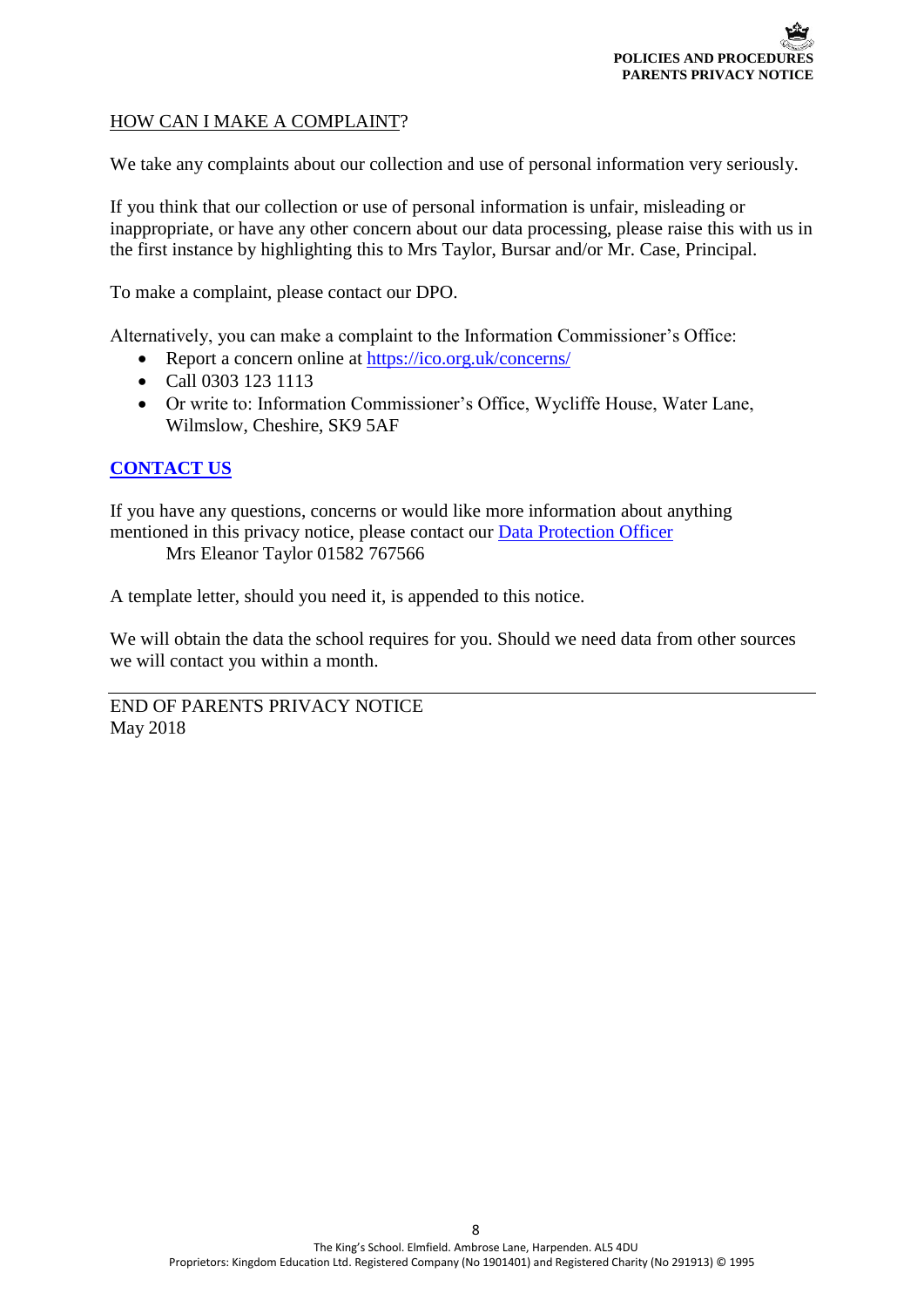

## **APPENDIX**

[*Your full address*] [*Phone number*]

[*The date*]

[*Name and address of School*]

[*Reference number (if provided within the initial response)*]

Dear [*Sir or Madam / name of the person you have been in contact with*]

### **Information rights concern**

[*Your full name and address and any other details such as account number to help identify you*]

I am concerned that you have not handled my personal information properly.

[*Give details of your concern, explaining clearly and simply what has happened and, where appropriate, the effect it has had on you.*]

I understand that before reporting my concern to the Information Commissioner's Office (ICO) I should give you the chance to deal with it.

If, when I receive your response, I would still like to report my concern to the ICO, I will give them a copy of it to consider.

You can find guidance on your obligations under information rights legislation on the ICO's website [\(www.ico.org.uk\)](http://www.ico.org.uk/) as well as information on their regulatory powers and the action they can take.

Please send a full response within 28 calendar days. If you cannot respond within that timescale, please tell me when you will be able to respond.

If there is anything you would like to discuss, please contact me on the following number [*telephone number*].

Yours faithfully

[*Signature*]

[*Full name*]

9